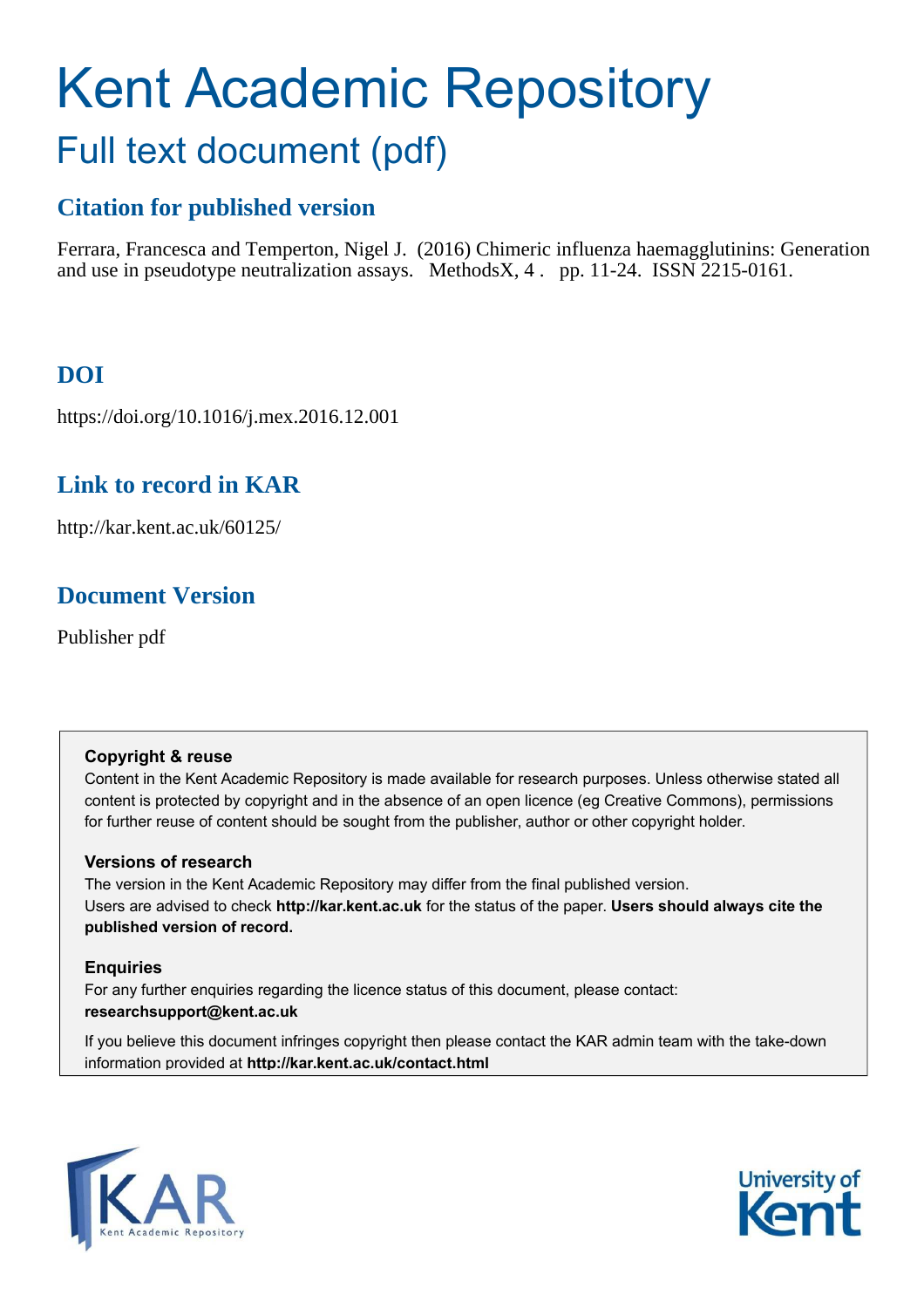#### [MethodsX 4 \(2017\) 11](http://dx.doi.org/10.1016/j.mex.2016.12.001)–24



Method Article

### Chimeric influenza haemagglutinins: Generation and use in pseudotype neutralization assays



### Francesca Ferrara, Nigel Temperto[n\\*](#page-0-0)

*Viral Pseudotype Unit, School of Pharmacy, Anson Building, University of Kent, Central Avenue, Chatham Maritime, Kent, UK*

GRAPHICAL ABSTRACT



#### ABSTRACT

Recently chimeric influenza haemagglutinins (cHAs) have been generated as potential 'universal' vaccination antigens and as tools to identify HA stalk-directed antibodies via their use as antigens in ELISA, and virus or pseudotype-based neutralization assays. The original methods [\[1,2\]](#page-12-0) used for their generation require the amplification of regions of interest (head and stalk) using primers containing *SapI* sites and subsequent cloning into pDZ plasmid. This requires precise primer design, checking for the absence of *SapI* sites in the sequence of interest, and multi-segment ligation. As an alternative strategy we have developed and optimized a new protocol for assembling the cHA by exploiting Gibson Assembly.

- This method also requires precise primer design, but it is rapid and methodologically simple to perform. We have evaluated that using this method it is possible to construct a cHA encoding DNA in less than a week.
- Additional weeks are however necessary to optimize the production of pseudotyped lentiviral particles and to perform neutralization assays using them as surrogate antigens.

Corresponding author. *E-mail address:* [n.temperton@kent.ac.uk](mailto:n.temperton@kent.ac.uk) (N. Temperton).

<http://dx.doi.org/10.1016/j.mex.2016.12.001>

<sup>2215-0161/© 2016</sup> The Authors. Published by Elsevier B.V. This is an open access article under the CC BY license ([http://](http://creativecommons.org/licenses/by/4.0/) [creativecommons.org/licenses/by/4.0/](http://creativecommons.org/licenses/by/4.0/)).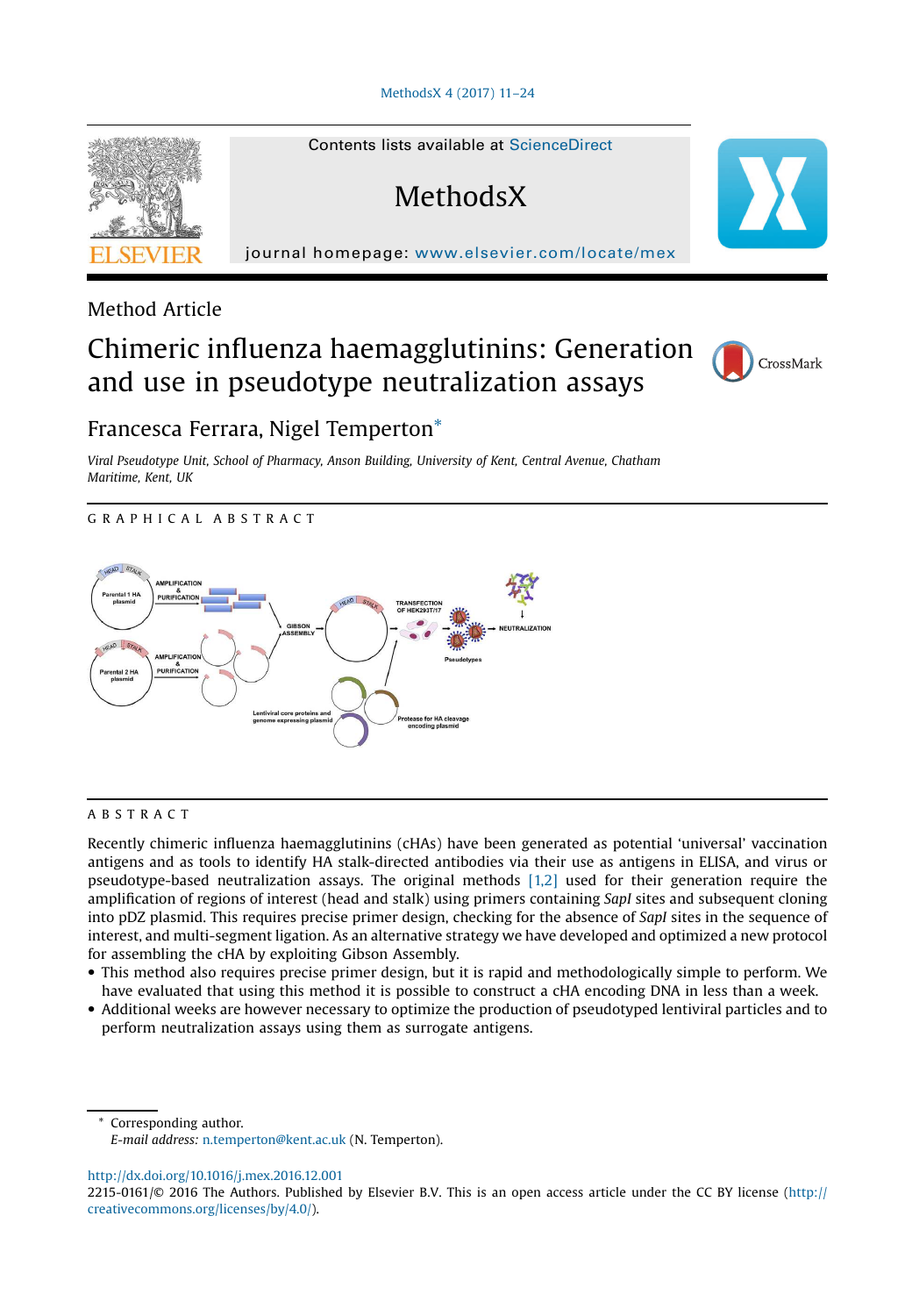- In comparison to the original protocols, we have also observed that performing parallel neutralization assays using pseudotypes harbouring the two parental HAs, permits effective delineation between stalk and head antibody responses in the samples tested.
- © 2016 The Authors. Published by Elsevier B.V. This is an open access article under the CC BY license ([http://](http://creativecommons.org/licenses/by/4.0/)

[creativecommons.org/licenses/by/4.0/\)](http://creativecommons.org/licenses/by/4.0/).

ARTICLE INFO *Method name:* Chimeric influenza HA pseudotype production *Keywords:* Influenza pseudotypes, Chimeric haemagglutinin, Virus neutralization *Article history:* Received 30 June 2016; Accepted 12 December 2016; Available online 15 December 2016

#### Materials and instruments

- Haemagglutinin-expressing plasmids (*parental 1* and *parental 2*)
- Haemagglutinin sequences (nucleotide and amino acid)
- $Q5^{\circledR}$  High-Fidelity DNA Polymerase (New England Biolabs, cat. # M0491S)
- DreamTaq Green PCR Master Mix (Thermo Fisher Scientific, cat. # K1081 or K1082) (OPTIONAL)
- Gibson Assembly Cloning kit (New England Biolabs, cat. # E5510).
- FastDigest *DpnI* (Thermo Fisher Scientific, cat. # FD1703)
- FastDigest or conventional Restriction Enzymes (Thermo Fisher Scientific)
- RNAse/DNase free water
- Agarose
- Nucleic Acid Gel Stain
- Tris base, acetic acid and EDTA (TAE) Buffer
- GeneRulerTM 1 kb DNA Ladder Mix (Thermo Fisher Scientific, cat. # SM0314) or similar DNA Ladder
- Loading dye (Thermo Fisher Scientific, cat. # R0611) or similar loading dye
- OIAquick PCR Purification Kit (OIAGEN, cat. # 28104) or similar kits (OPTIONAL)
- OIAprep Spin Miniprep Kit (OIAGEN, cat. # 27104) or similar kits
- Luria Bertani (LB) agar plates with antibiotics appropriate to the plasmid used
- LB broth with antibiotics appropriate to the plasmid used
- Thermocycler
- Water bath or heating block
- Incubator at  $37^{\circ}$ C
- Gel electrophoresis system
- Microwave (to dissolve agarose gel)
- Bioinformatics software for DNA and protein sequence and structure analysis

#### Cloning the chimeric haemagglutinin

#### *Selection of haemagglutinin parental strains*

Before proceeding to clone the chimeric HA (cHA), it is necessary to identify which HA subtypes/ strains will be used to generate the cHA. There are different factors to take into consideration. Firstly, it is important to identify the final purpose of the project for which cHA are required. For example if human stalk-directed antibody responses are to be detected it is more appropriate to choose the head region of an HA subtype that is less related to circulating human influenza strains (i.e. H1 and H3) or other to strains that have been shown to infect humans (e.g. H5 and H7), such as H11 or H16. Furthermore, depending on the experimental requirements, selecting for the stalk an HA that is currently, or has previously circulated in humans may also be appropriate. This is extremely important since it permits the minimizing of detection of cross-reactive antibodies against the head, and the maximising of the identification of stalk-directed responses.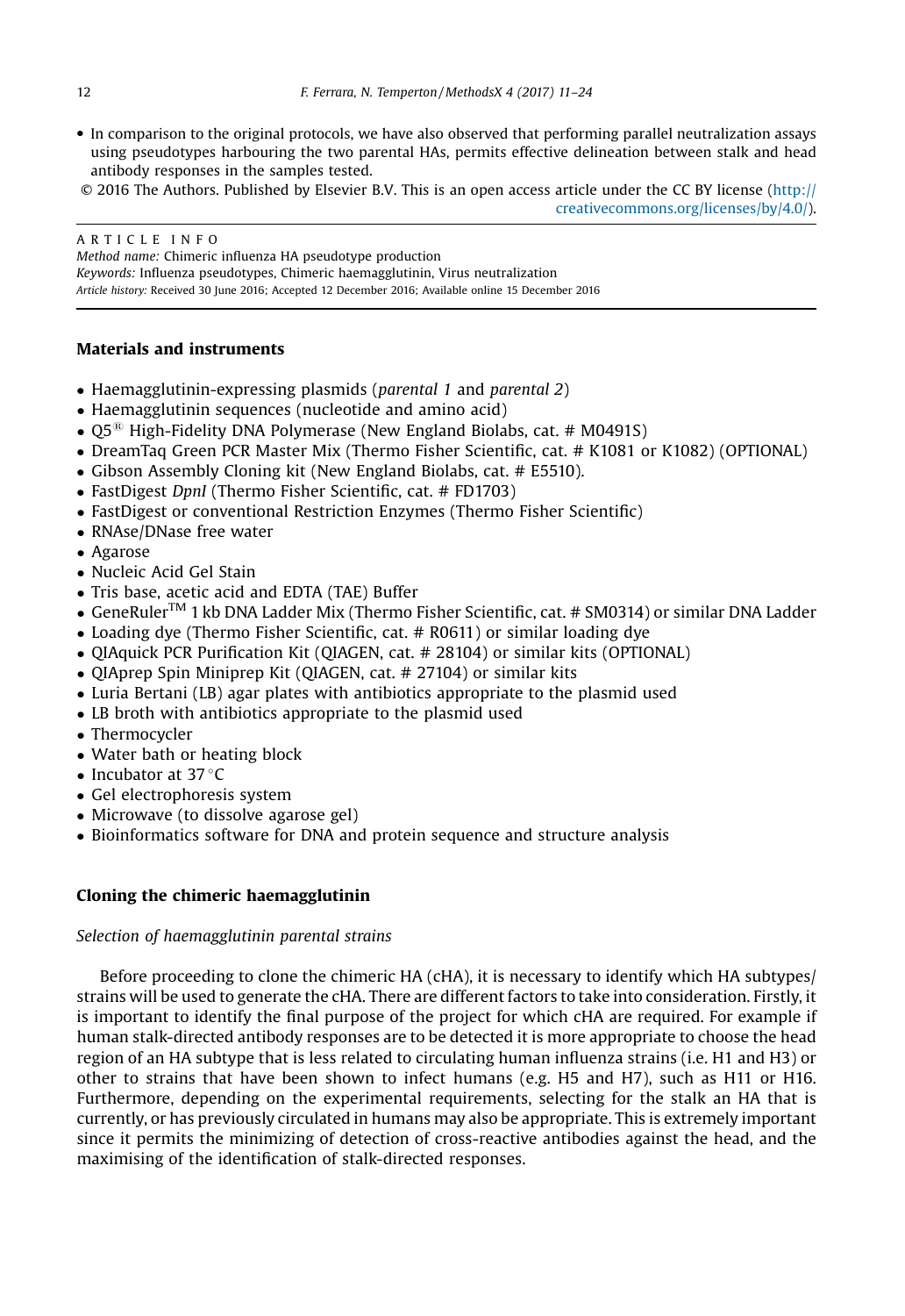#### *F. Ferrara, N. Temperton / MethodsX 4 (2017) 11*–*24* 13

#### *Cloning strategy*

Two cysteines, Cys52 and Cys277 represent the hinge between the HA head and stalk regions. These two cysteines can thus be exploited using DNA recombinant technology to exchange the HA head of one virus with the HA head of another influenza strain creating cHA [\[2\]](#page-12-0) (Fig. 1A). The protocol described here (Fig. 1B) is based on the amplification of plasmid DNA to create two linearized DNA fragments:

- The first fragment (around 700 bp depending on the influenza strain used) will correspond to the HA head region, it will be amplified from one of the HA-encoding plasmids (*parental 1*) and it will contain  $5'$  and  $3'$  additional region overlapping with the stalk of the other HA;
- The second fragment comprises the expression vector and the stalk region (length depending on the influenza strain used, around 1000 bp, and on the expression vector used), and will be amplified from the other HA-encoding plasmid (*parental 2*).

Gibson Assembly is then used to combine these two fragments. The Gibson Assembly methodology permits the rapid assembly of multiple overlapping DNA fragments through a reaction in which three different enzymes are used at the same time: an exonuclease to create 3' overhangs, a polymerase to fill gaps, and DNA ligase to close the nicks in the assembled DNA [\[3\].](#page-12-0)

#### *Step 1: Primer design*

New England Biolabs, who distribute the Gibson Assembly kit used in this method, offers on its website a free tool, NEBuilder Assembly Tool, that permits in-silico assembly of the DNA sequence of interest (e.g. the cHA). This web tool additionally designs the primers that should be employed to generate the fragment of interest (HA head and vector plus HA stalk) that will be assembled.

Below we report step-by-step the procedure used to design the HA primer using this web tool.

- i Align using Jalview  $[4]$  or equivalent software, the amino acid sequences of the two HAs.
- ii Identify Cys52 and Cys277 in the two sequences. This step should be performed carefully since the numbering reported corresponds to the H3 numbering system and may not correspond to the numbering of the HAs used
- iii After identification of the Cys, if possible, check on the structure of the HA subtypes chosen such that the Cys identified correspond to the hinge Cys52 and Cys277. These structures, if available can be downloaded from the RCSB Protein Data Bank database [\(www.rcsb.org\)](http://www.rcsb.org) [\[5\]](#page-12-0). We use Swiss PDB-Viewer  $[6]$  to visualize them but it is possible to use other protein structure visualization tools (e.g. Jalview, UCSF Chimera, RasMol, Jmol, etc.).
- iv Assemble the predicted amino acid sequence of the cHA by removing the amino acid sequence corresponding to the original HA head (between the two cysteines) and inserting in the amino acid sequence of the other HA. This chimeric sequence will be used to check the final assembly.
- v Now that the cysteines have been identified it is necessary to identify the nucleotides that encode for them. Software such as DNADynamo (BlueTractorSoftware), or BioEdit can be useful for this purpose.
	- a Once the nucleotides that encode the cysteines of the HA used for the stalk (parental 2) have been identified note down the number of the last nucleotide encoding Cys52 and the number of the first nucleotide encoding Cys277.
- vi Once the nucleotides that encode the cysteines of the HA used for the head (parental 1) have been identified, copy the sequence between the last nucleotide encoding Cys52 and the number of the first nucleotide encoding Cys277 in a new sequence text file that you will conserve.
- Open the NEBuilder Assembly Tool (<http://nebuilder.neb.com/>)
- In "set preferences" select E5510 Gibson Assembly Cloning kit and check that the other preferences are set as shown in [Fig. 2](#page-4-0).
- Select "Build Construct" and press "ADD FRAGMENT".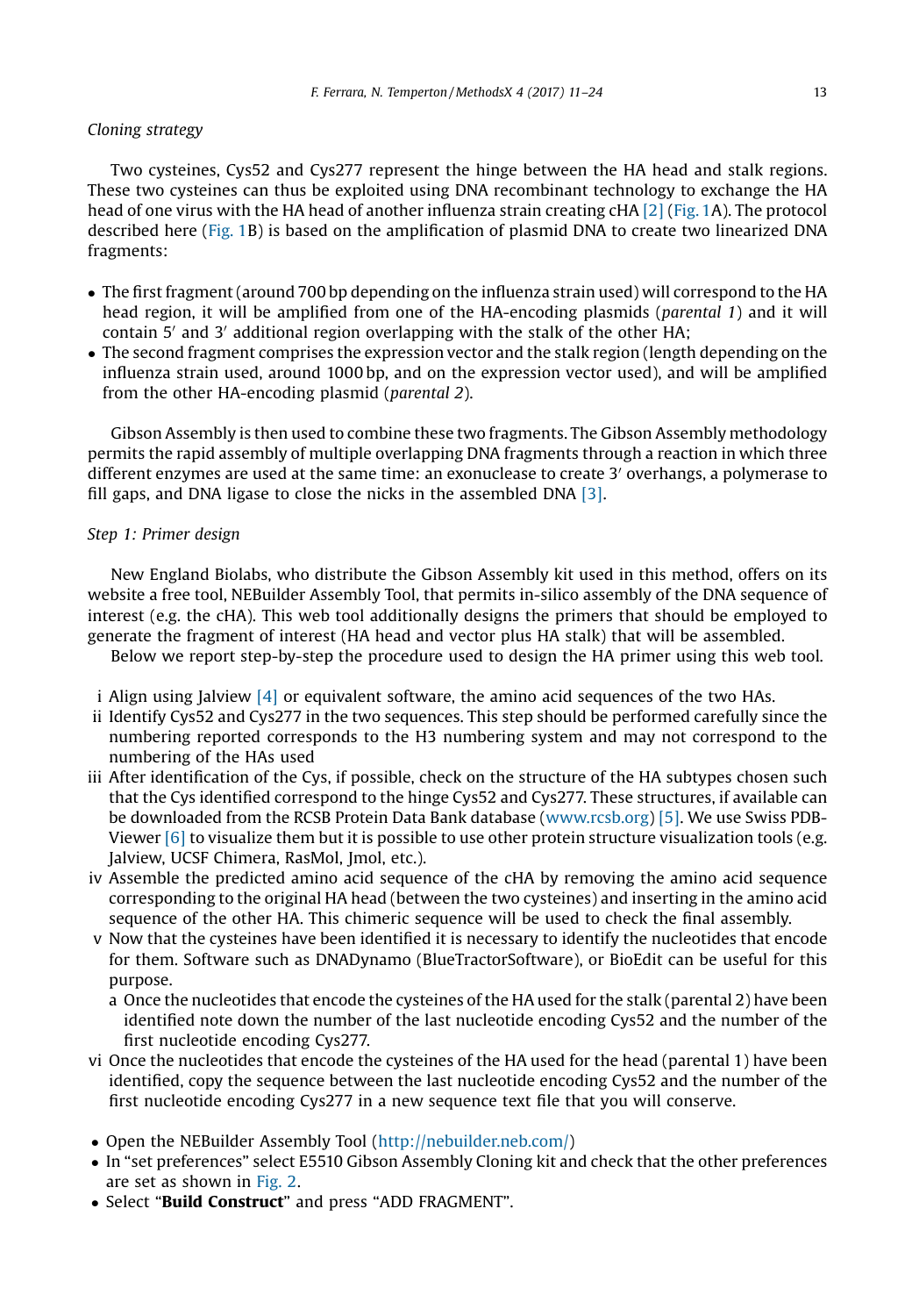<span id="page-4-0"></span>

Fig. 1. Chimeric haemagglutinin and cloning strategy to generate it.

A. Structure of influenza haemagglutinin polypeptide highlighting the cleavage site, the head, the stalk, Cys52 and Cys277 that need to be identified in the HA sequences to proceed with cHA cloning; B. Cloning strategy used to build cHA using Gibson assembly method: after primer design the HA head and the HA stalk with the plasmid backbone are amplified by PCR from two different plasmids encoding the parental HAs; following purification of fragments, a Gibson assembly reaction is set up to obtain a cHA.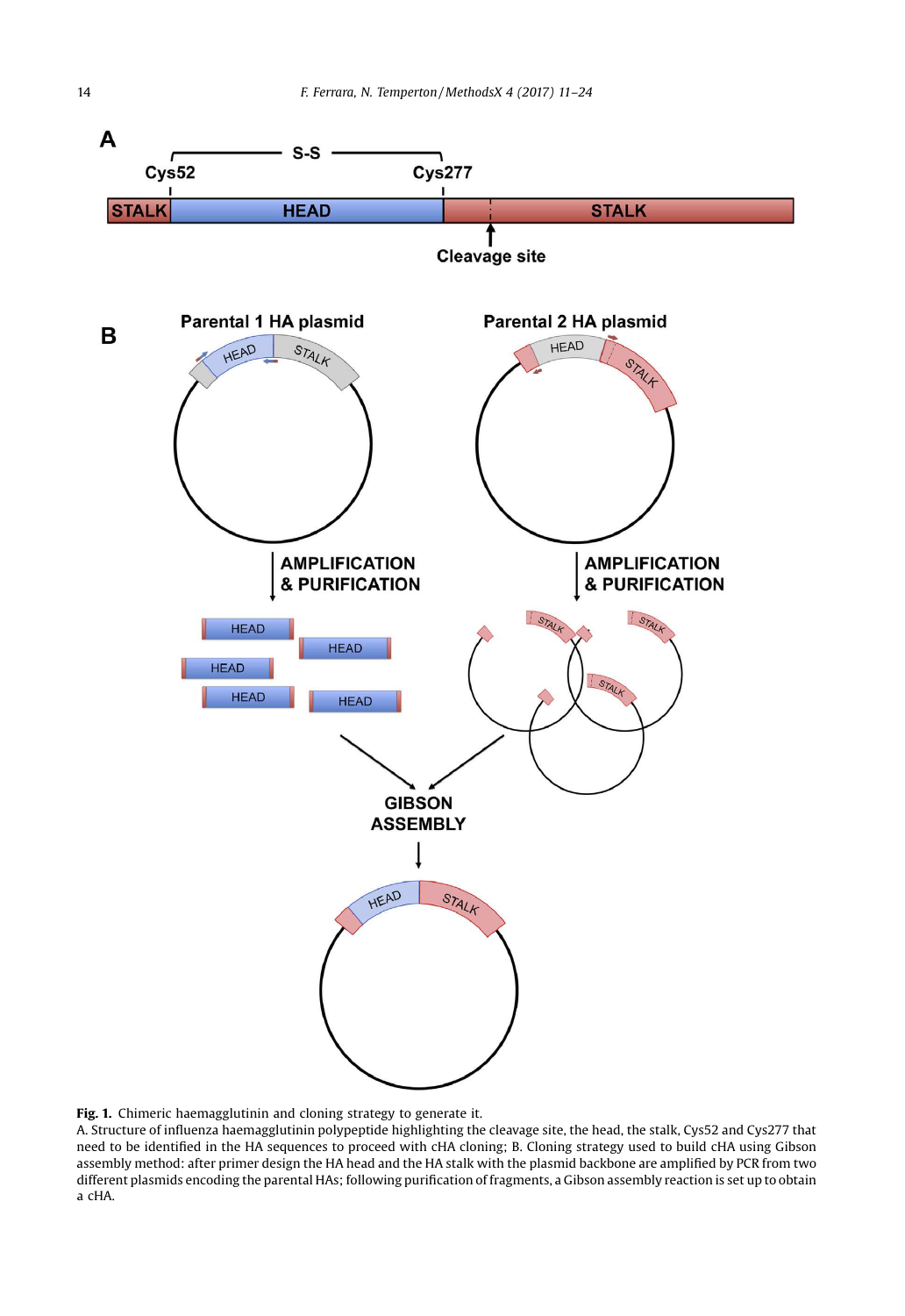Current preferences ?

| <b>Product Version</b>      | E5510 - Gibson Assembly Cloning Kit |
|-----------------------------|-------------------------------------|
| <b>No. of Fragments</b>     | 2-3 fragments (including vector)    |
| Min. Overlap                | 15 <sub>bp</sub>                    |
| <b>Min. Fragment Length</b> | 150 bp                              |
| <b>PCR Polymerase</b>       | Q5 High-Fidelity DNA Polymerase     |
| <b>PCR Primer Conc.</b>     | 500 nM                              |
| <b>Min. Primer Length</b>   | 18 <sub>nt</sub>                    |

Fig. 2. NEBuilder Assembly Tool preferences.

- Copy in the box the complete nucleotide sequence of the *parental 2* HA, which is the one from which the stalk region is taken, name it (STALK), and select "Make this the vector backbone" as shown in [Fig. 3.](#page-4-0) Press "CONTINUE".
- In "Vector backbone will be linearized" sub-section select "PCR" as shown in Fig. 4.
- In 'Define the position of the insert site within the vector' sub-section select "By Sequence Position" as shown in Fig. 4.
- Now insert in the "Upstream flanking base" and "downstream flanking base" sub-sections the numbers previously identified in step V above. Then press "DONE".
- Press "ADD FRAGMENT" and copy the nucleotide sequence of the *parental* 1 HA head. Remember to name the sequence (HEAD) as shown in Fig. 5, and then press "CONTINUE".
- In "Insert DNA will be produced by" sub-section select "PCR" as shown in [Fig. 6](#page-6-0). Leave all the other values untouched and then press "DONE".
- The tool will automatically design the primers and additionally advise on the annealing temperature to use as shown in [Fig. 7.](#page-6-0) The software also provides the assembled sequence, that

| <b>Enter Vector or Insert Fragment</b>                                                                                                                                                                                                                                                                                                                                                                                                                                                                                                                                               | × |
|--------------------------------------------------------------------------------------------------------------------------------------------------------------------------------------------------------------------------------------------------------------------------------------------------------------------------------------------------------------------------------------------------------------------------------------------------------------------------------------------------------------------------------------------------------------------------------------|---|
| ¢<br>$\ddot{\circ}$<br>Sample Fragments<br><b>Cloning Vectors</b>                                                                                                                                                                                                                                                                                                                                                                                                                                                                                                                    |   |
| Sequence (raw/FASTA) *<br>ATGGAGGCAAGACTGCTGGTCCTGCTGCTGCGCCCTTCGCCCGCTACTAATGCTGACACTATCTGTATCGGCTATCACGCCAACAATT<br> GCTGTGCAAGCTGAAAGGCATCGCCCCCCTGCAGCTGGGGAAATGCAACATTGCTGGGTGGCTGCTGGGAAATCCTGAGTGTGAT<br> CTGCTGCTGACAGCCAGCTCCTGGTCCTACATCGTGGAGACAAGTAACTCAGAAAATGGCACTTGCTACCCTGGGGACTTTATTG<br> ATTATGAGGAACTGAGAGAGCAGCTGAGCAGCGTGAGCAGCTTCGAGAAGTTTGAAATCTTCCCAAAAACTTCCTCTTGGCCCAA<br> CCACGAAACCACAAAGGGAGTGACCGCCGCTTGTTCTTACGCCGGCGCTAGTTCATTCTATCGGAATCTGCTGTGGCTGACCAAG<br> AAAGGCAGCTCCTACCCAAAGCTGAGCAAATCCTATGTGAACAATAAGGGGAAAGAGGTGCTGCTCCTGTGGGGAGTCCACCATC |   |
| Sequence Name<br>$\overline{2}$<br><b>STALK</b>                                                                                                                                                                                                                                                                                                                                                                                                                                                                                                                                      |   |
| $\sqrt{2}$<br>Make this the vector backbone.<br>Use reverse complement                                                                                                                                                                                                                                                                                                                                                                                                                                                                                                               |   |
| <b>CLEAR</b><br><b>CANCEL</b><br><b>CONTINUE</b>                                                                                                                                                                                                                                                                                                                                                                                                                                                                                                                                     |   |

Fig. 3. Entry of the parental 2 HA (stalk donor) sequence.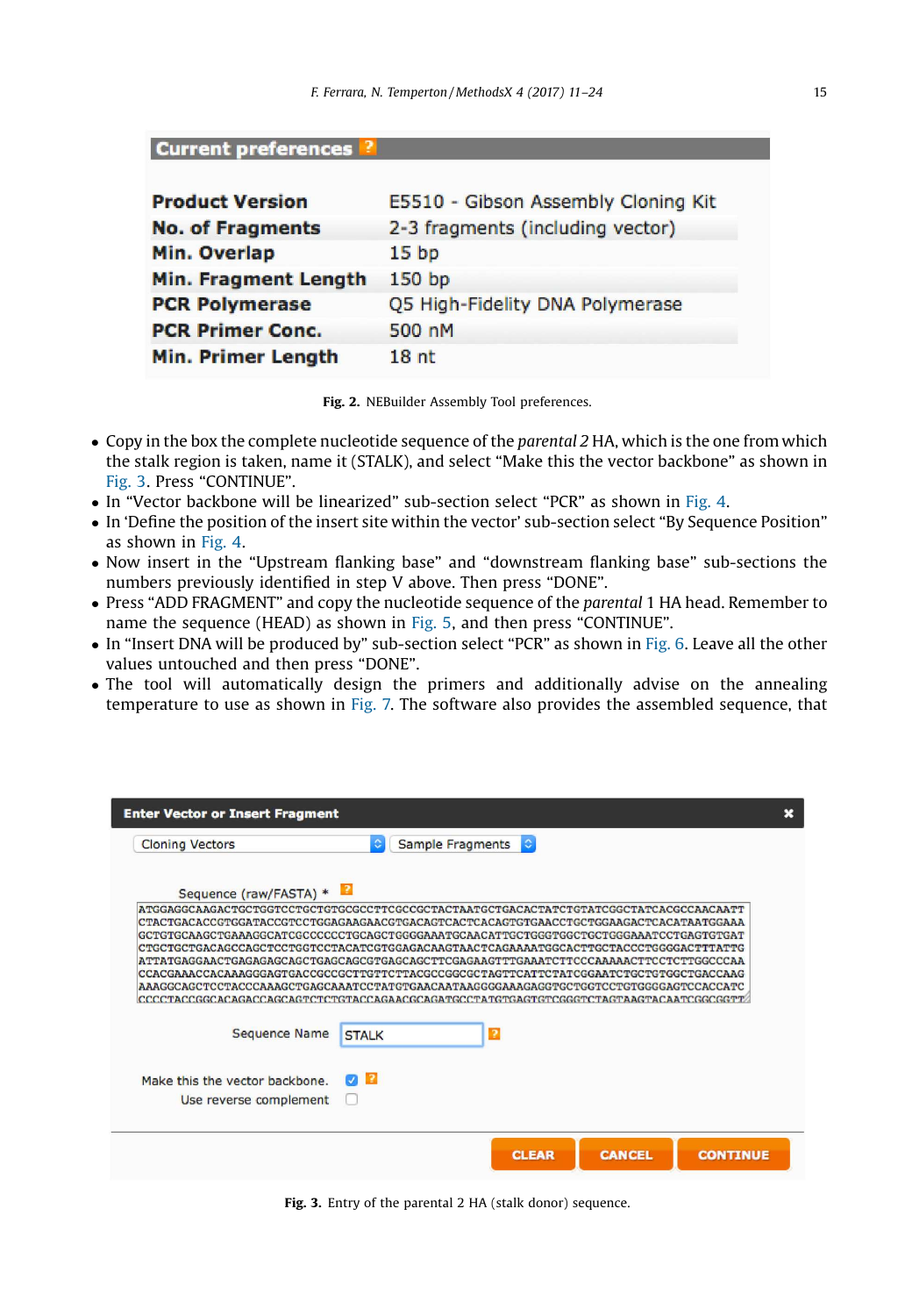<span id="page-6-0"></span>

| Add a vector to the assembly                                                                                  | × |
|---------------------------------------------------------------------------------------------------------------|---|
|                                                                                                               |   |
| Vector backbone will be linearized by:                                                                        |   |
| <b>Restriction Digest</b><br><b>O</b> PCR                                                                     |   |
|                                                                                                               |   |
| Define the position of the insert site within the vector:                                                     |   |
| <b>By Sequence Position</b><br><b>By Primers</b>                                                              |   |
|                                                                                                               |   |
|                                                                                                               |   |
| Enter the sequence positions of the bases flanking the insert site. Primers will be calculated automatically. |   |
| If you already have custom primers that you want to use, select the Primers button.                           |   |
| Upstream flanking base<br>Downstream flanking base<br>177<br>874                                              |   |
|                                                                                                               |   |
| <b>CLEAR</b><br><b>CANCEL</b><br><b>DONE</b>                                                                  |   |
|                                                                                                               |   |

Fig. 4. Preferences to be set for parental 2 HA (stalk donor) sequence.

once translated should be checked by reference to the predicted amino acid sequence of the cHA designed in step IV.

Primers can be ordered from a range of commercial suppliers desalted and at 25 nm scale or lower.

#### *Step 2: PCR*

PCR of the head fragment and of the stalk plus vector fragment should be performed following the manufacture's instruction using Q5<sup>®</sup> High-Fidelity DNA Polymerase. We routinely perform minor changes, such as increasing the denaturation/annealing and extension times. In [Tables 1 and 2](#page-7-0), the

| <b>Enter Vector or Insert Fragment</b>                                                                                                                                                                                                                                                                                                                                                                                                                                                                                                                                                                                                                                                                                        |             |                         |                |               | $\boldsymbol{\mathsf{x}}$ |
|-------------------------------------------------------------------------------------------------------------------------------------------------------------------------------------------------------------------------------------------------------------------------------------------------------------------------------------------------------------------------------------------------------------------------------------------------------------------------------------------------------------------------------------------------------------------------------------------------------------------------------------------------------------------------------------------------------------------------------|-------------|-------------------------|----------------|---------------|---------------------------|
| <b>Cloning Vectors</b>                                                                                                                                                                                                                                                                                                                                                                                                                                                                                                                                                                                                                                                                                                        | ٥           | <b>Sample Fragments</b> | $\ddot{\circ}$ |               |                           |
| Sequence (raw/FASTA) *<br>TEGCOAREGREGETEGTORVAOROTEGRAFIAGRAFIECOARECOFRIGARIEGANDUCERIU (COPATECOREGORIA) EGRAFIECOARE<br>AGAGCTGAGGCTGAAGTTTAGCGGCGTGCTGGAGTTCAACAAGTTTGAAGCTTTCACCTCCAACGGATGGGGCTCCGTCAATTCT<br>GGGGCAGGAGTGACAGCCCCTTGTAAGTTTGGGTCTAGTAACAGTTTCTTTAGGAATATGGTCTGGCTGATCCACCAGTCAGAGA<br>CTTACCCTGTGATTCGGAGAACATTCAACAATACTAAGGGCCGCGATGTGCTGATGGTCTGGGCGTGCACCATCCAGCTACCCT<br>GAAAGAGCATCAGGACCTGTACAAGAAAGATAACTCTTATGTGGCCGTCGGCAGCGAGTCCTATAATAGGCGCTTTACTCCAGAA<br>ATCAGTACAAGACCAAAGGTCAATGGACAGGCAGGACGCATGACCTTCTACTGGACAATCGTGAAACCTGAAGAGGCTATTACAT<br>TTGAGAGCAATGGCGCTTTCCTGGCACCACGATATGCATTTGAACTGGTGTCACTGGGCAACGGGAAGCTGTTCCGCAGCGACCT<br><b>GAATATCGAGTCT</b><br><b>Sequence Name</b> | <b>HEAD</b> |                         | $\overline{2}$ |               |                           |
| Make this the vector backbone.<br>Use reverse complement                                                                                                                                                                                                                                                                                                                                                                                                                                                                                                                                                                                                                                                                      | 2           |                         |                |               |                           |
|                                                                                                                                                                                                                                                                                                                                                                                                                                                                                                                                                                                                                                                                                                                               |             |                         | <b>CLEAR</b>   | <b>CANCEL</b> | <b>CONTINUE</b>           |

Fig. 5. Entry of the parental 1 HA (head donor) sequence.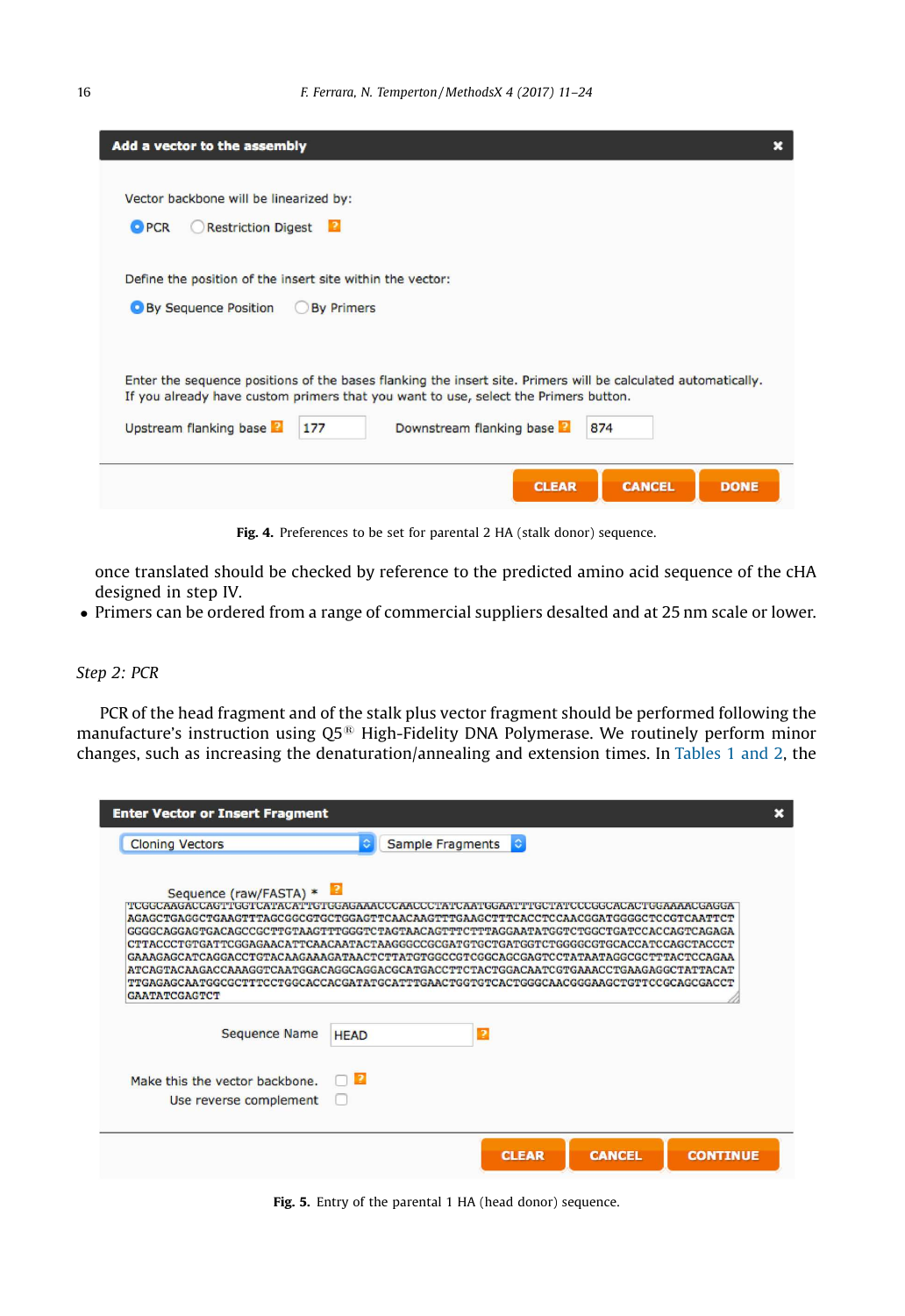<span id="page-7-0"></span>

|                          | Add an insert fragment to the assembly                                                                                                                                                                                                                                                                               |                     |                                                                        |              |               | ×           |
|--------------------------|----------------------------------------------------------------------------------------------------------------------------------------------------------------------------------------------------------------------------------------------------------------------------------------------------------------------|---------------------|------------------------------------------------------------------------|--------------|---------------|-------------|
|                          |                                                                                                                                                                                                                                                                                                                      |                     |                                                                        |              |               |             |
|                          | Insert DNA will be produced by:                                                                                                                                                                                                                                                                                      |                     |                                                                        |              |               |             |
| · PCR                    | Synthesis 2                                                                                                                                                                                                                                                                                                          |                     |                                                                        |              |               |             |
|                          | To use a subsequence, adjust the start and end coordinates. [optional]                                                                                                                                                                                                                                               |                     |                                                                        |              |               |             |
| <b>Start base</b>        | $\mathbf{1}$                                                                                                                                                                                                                                                                                                         | <b>End base</b>     | 693                                                                    |              |               |             |
| 51                       | NEBuilder Assembly Tool will automatically calculate your primers. If you need extra nucleotides inserted in the<br>spacer region between the overlap sequence and gene-specific sequence of the primers, please enter one or<br>both spacer sequences below. <sup>2</sup> [optional]<br>Primer<br>Overlap<br>Spacer | Gene-specific<br>3' |                                                                        |              |               |             |
| Fwd primer spacer        |                                                                                                                                                                                                                                                                                                                      |                     | Rev primer spacer                                                      |              |               |             |
|                          | To force NEBuilder Assembly Tool to use a specific primer sequence, you may enter a custom forward and/or<br>reverse primer below. This primer will not be modified by NEBuilder Assembly Tool. <sup>2</sup> Leave blank to have the<br>primers automatically calulated by NEBuilder Assembly Tool. 2 [optional]     |                     |                                                                        |              |               |             |
| <b>Forward Primer</b>    |                                                                                                                                                                                                                                                                                                                      |                     | <b>Reverse Primer</b>                                                  |              |               |             |
|                          |                                                                                                                                                                                                                                                                                                                      |                     |                                                                        | <b>CLEAR</b> | <b>CANCEL</b> | <b>DONE</b> |
|                          |                                                                                                                                                                                                                                                                                                                      |                     | Fig. 6. Preferences to be set for parental 1 HA (head donor) sequence. |              |               |             |
| <b>* Build Construct</b> |                                                                                                                                                                                                                                                                                                                      |                     |                                                                        |              |               |             |

| <b>DELETE FRAGMENT</b> |              | <b>STALK (Rev primer)</b><br>HEAD 693bp<br>(Fwd primer) STALK |              |     | 1695 bp               |                  |         |
|------------------------|--------------|---------------------------------------------------------------|--------------|-----|-----------------------|------------------|---------|
|                        |              |                                                               |              |     |                       |                  |         |
| <b>LIST OLIGOS</b>     |              | <b>Required Primers ?</b>                                     |              |     |                       |                  |         |
|                        | Overlaps     | Oligo (Uppercase = gene-specific primer)                      | Anneals      | F/R | $3'$ Tm               | $3'$ Ta $*$      | 6-Frame |
| <b>GET ASSEMBLY</b>    | $---$        | <b>GCACAGCTTTCCATTATG</b>                                     | <b>STALK</b> | Rev | $55.9^{\circ}C$       | 58.9°C           | view    |
|                        | <b>STALK</b> | ataatggaaagctgtgcAGCATCGACGGAAAAGCAC                          | <b>HEAD</b>  | Fwd | $63.7^{\circ}$ C      | $64.6^{\circ}$ C | view    |
|                        | <b>STALK</b> | qacacttqqtqttqcaAGACTCGATATTCAGGTCGC                          | <b>HEAD</b>  | Rev | $61.6$ <sup>o</sup> C | $64.6^{\circ}C$  | view    |

#### Fig. 7. Example of designed primers.

Oligonucleotide sequences to be ordered are reported in the table with information about the regions that they anneal to, and<br>the Annealing Temperature (3'Ta) that should be used in the PCR to amplify the stalk plus vector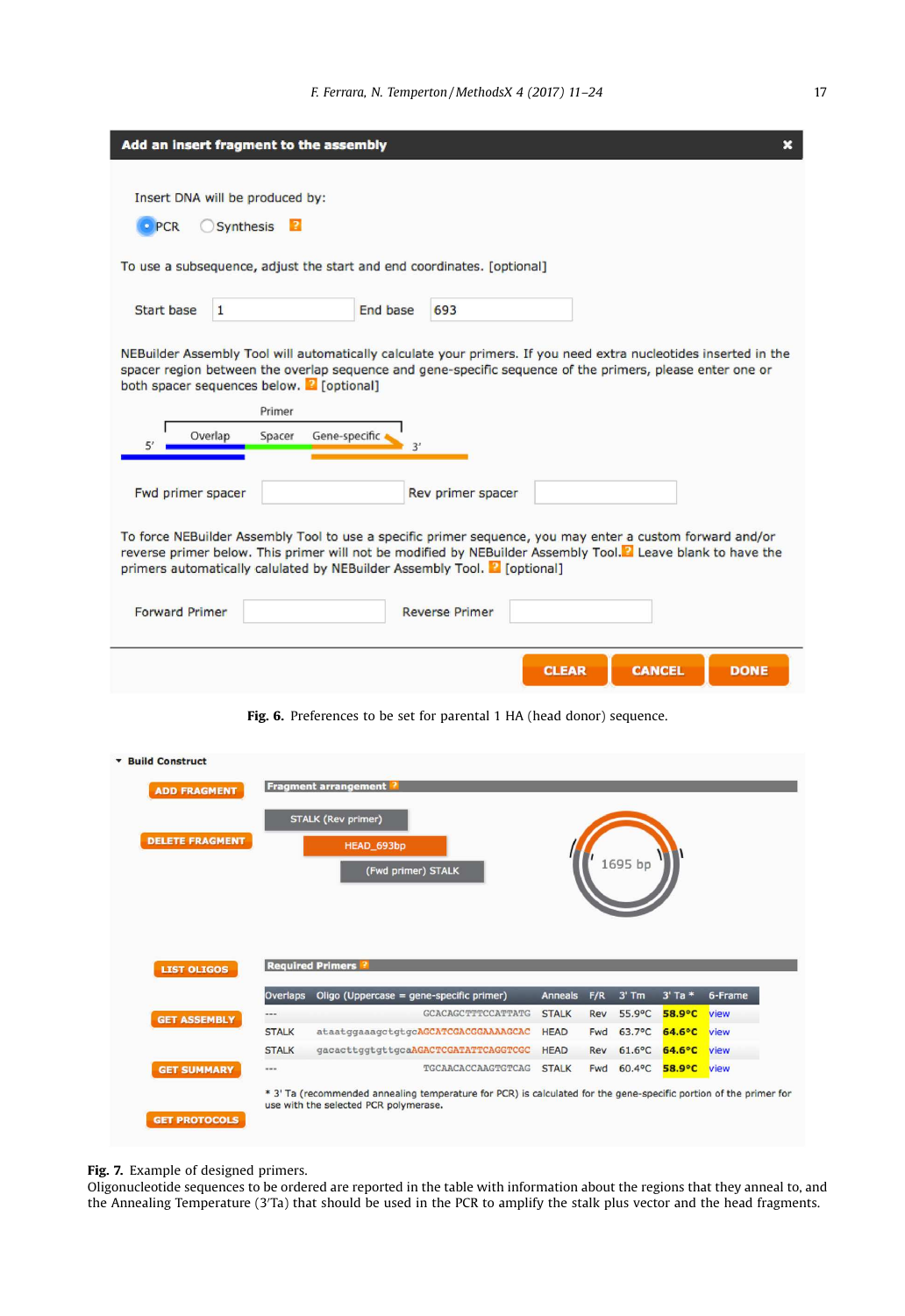| Cycles    | Temperature                              | Time            | Step                                |
|-----------|------------------------------------------|-----------------|-------------------------------------|
|           | $98^{\circ}$ C                           | 3 min           | Initial denaturation                |
| 30 cycles | $98^{\circ}$ C                           | 30 <sub>s</sub> | Denaturation                        |
|           | Recommended Primer Annealing Temperature | 30 <sub>s</sub> | Annealing                           |
|           | $72^{\circ}$ C                           | 6 min           | Extension                           |
|           | 72 °C                                    | 8 min           | Final extension                     |
|           | $4^{\circ}$ C                            |                 | To preserve reactions until removed |

Table 1 PCR program for the amplification of HA stalk plus vector.

#### Table 2

PCR program for the amplification of the HA head.

| Cycles    | Temperature                              | Time            | Step                                |
|-----------|------------------------------------------|-----------------|-------------------------------------|
|           | $98^{\circ}$ C                           | 3 min           | Initial denaturation                |
| 30 cycles | 98 °C                                    | 15 <sub>s</sub> | Denaturation                        |
|           | Recommended Primer Annealing Temperature | 30 <sub>s</sub> | Annealing                           |
|           | $72^{\circ}$ C                           | 1 min           | Extension                           |
|           | 72 °C                                    | 2 min           | Final extension                     |
|           | $4^{\circ}$ C                            |                 | To preserve reactions until removed |

thermocycler protocols used for amplification of the HA stalk plus vector and the HA head fragments are reported.

#### *Step 3: Analytical gel electrophoresis*

 $5 \mu$  of PCR reaction should be run on a 0.7–1% agarose gel to confirm the amplification of the stalk plus vector and of the head region (Fig. 8). To correctly perform agarose gel electrophoresis we recommend consulting "Molecular Cloning: A Laboratory Manual" [\[7\]](#page-12-0).

Note: if preferred the two PCR reactions can be run on a preparative gel to then proceed to gel extraction of the DNA bands corresponding to fragments amplified. In this case STEP 4–6 are not required. We do not use gel extraction, as in our hands using commercial kits, the efficiency of gel extraction is lower than PCR purification.

#### *Step 4: PCR puri*fi*cation*

When the amplification of the target DNA has been confirmed, the PCR reaction must be purified before proceeding to additional steps (e.g. *DpnI* digestion or Gibson Assembly). QIAquick PCR Purification Kit (QIAGEN) or similar can be used for this purpose. DNA concentration should be measured using Nanodrop instruments or a spectrophotometer.

#### *Parental DNA digestion using* DpnI *(recommended)*

To increase Gibson Assembly efficiency and reduce background from residual template DNA, restriction enzyme digestion using *DpnI* can be performed. *DpnI* is a restriction enzyme that can cleave DNA at a specific site (GATC), but only if this is methylated or hemimethylated. This permits the degradation of plasmid template DNA isolated from *dam+ E. coli* strains but not of the amplified PCR products. FastDigest<sup>®</sup> DpnI can be used following the manufacturer's instructions. Routinely 400– 600 ng of purified PCR reaction is digested in a total volume of  $10-20 \mu$ l (depending on the DNA concentration) using 1  $\mu$ l of enzyme (10U). The digestion reaction is performed for 15 min at 37 °C in a water bath or ideally in a heating block pre-set to  $37$  °C. Subsequently the reactions should be purified to remove buffer salts and enzymes and for subsequent use in the Gibson assembly reaction.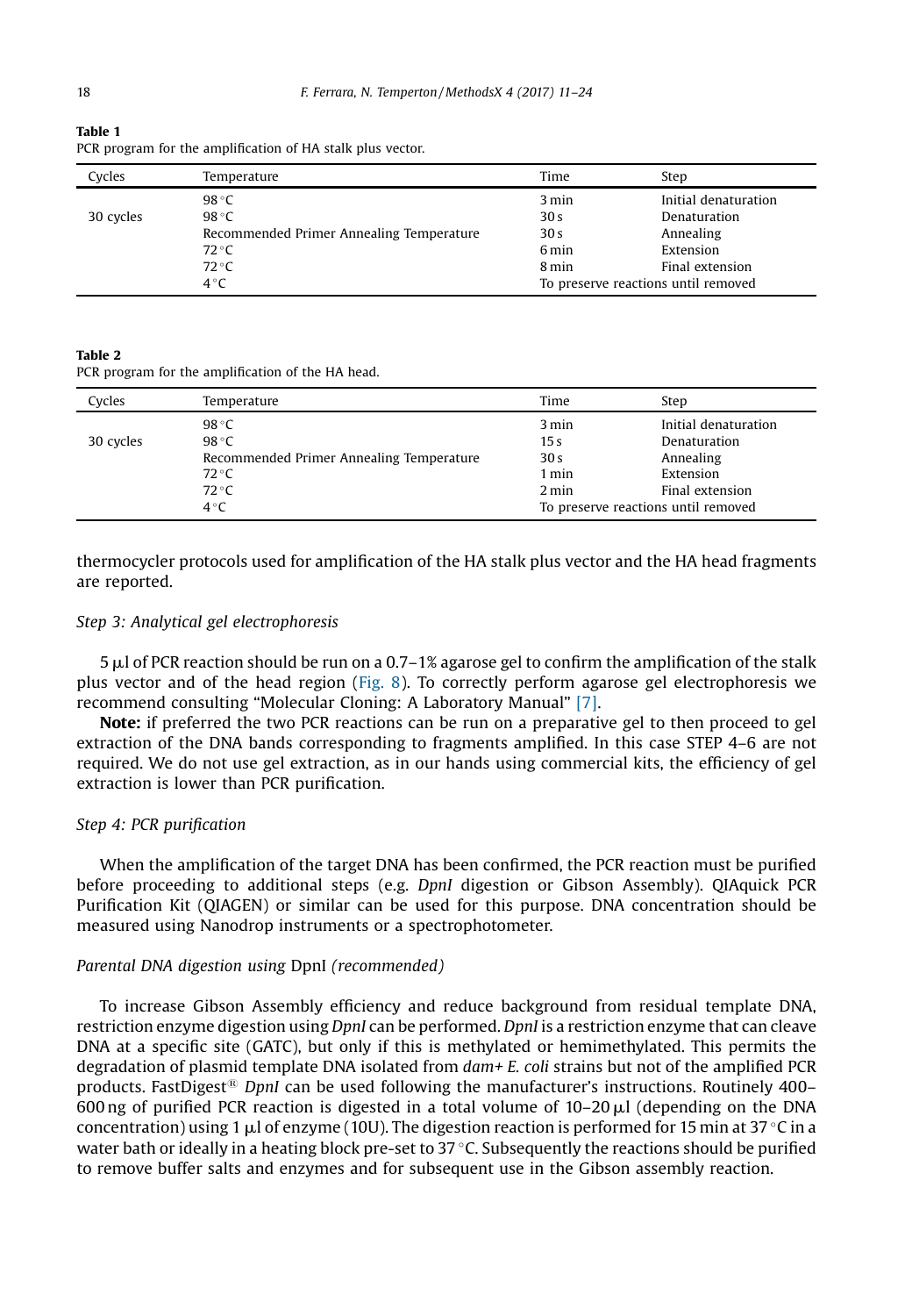<span id="page-9-0"></span>

Fig. 8. Amplification of HA stalk plus vector and HA head.

In the agarose gel, two bands corresponding to the amplified product of the HA stalk plus vector of phCMV1-A/South Carolina/1/ 1918 H1 and of the HA head of phCMV1-A/duck/Memphis/546/1974 H11 can be observed.

#### *Step 6: Gibson assembly*

Gibson assembly must be performed following manufacturer's instructions: the reaction is performed in a 20  $\mu$ l total volume in which 10  $\mu$ l Gibson Assembly Master Mix, vector and insert, and DNase and RNAse are added. Good results have been obtained using a vector (HA stalk plus vector): insert (HA head) ratio 1:3. For example, for a HA stalk plus vector of  $\sim$  5.3 Kb and a head fragment of  $\sim$ 700 bp, 80 ng of HA stalk plus vector, and 29 ng HA head should be used in the reaction. The Gibson assembly reaction should be incubated for 15 min at  $50^{\circ}$ C, before proceeding to bacterial transformation following manufacturer's instructions.

#### *Step 7: Colony PCR screening (optional)*

If numerous colonies are present on the plate of the transformed Gibson assembly reaction, it is possible to perform colony PCRs to simultaneously screen more clones for the presence of the assembled corrected HA. For this purpose vector specific primers or gene specific primers can be used. Vector specific primers should anneal upstream and downstream of the cHA gene and they can potentially amplify the parental HA (especially the parental stalk HA since its encoding plasmid is always the same as the cHA) if the *DpnI* digestion was not performed correctly. Gene specific primers can be designed as an alternative: one should anneal the cHA stalk, and the other the cHA head. Primers used for amplification of the HA head can also be used, but will result in less informative screening (since it is possible to amplify the parental HA, if its encoding plasmid was not correctly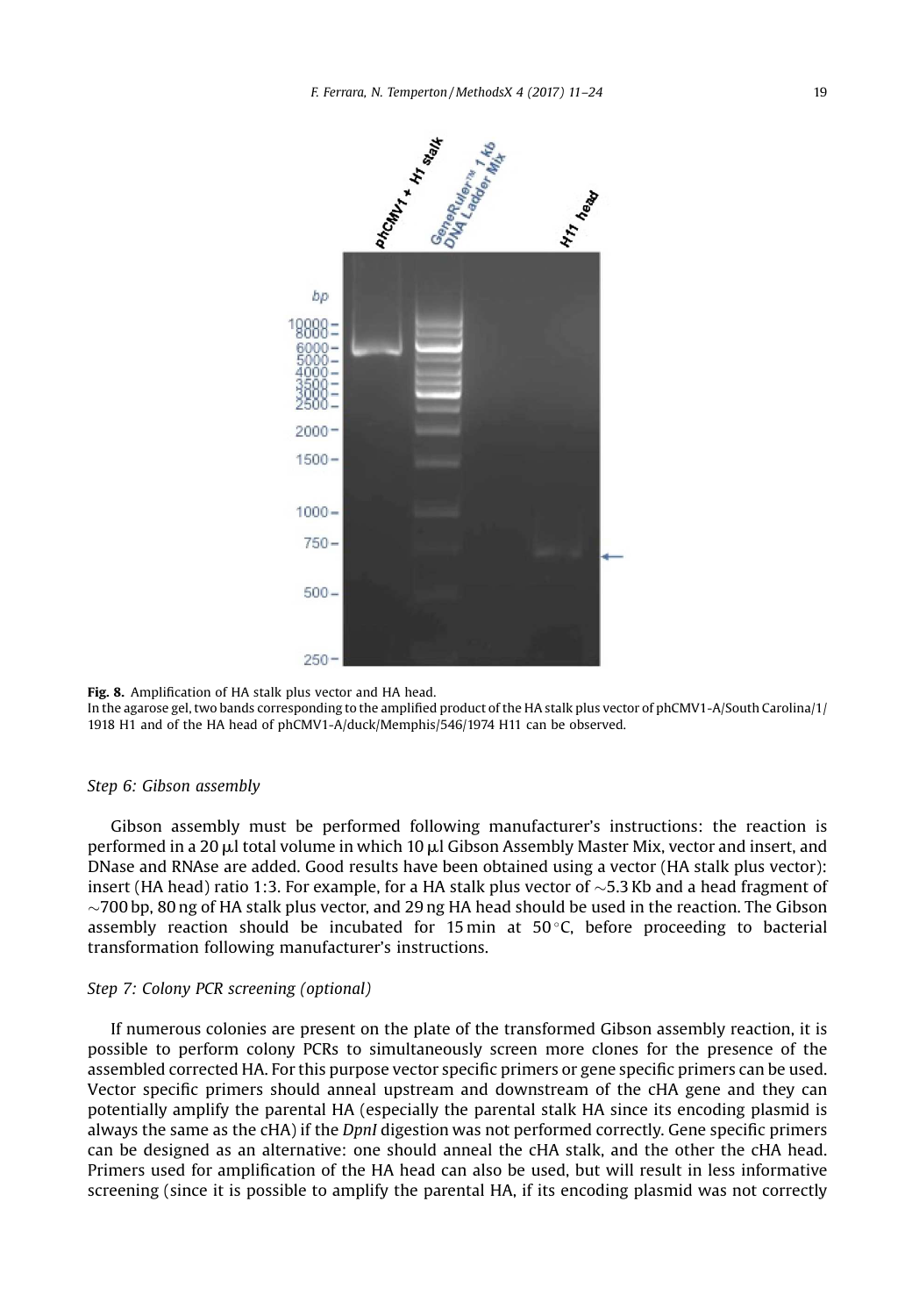| 2<br>0 |  |
|--------|--|
|        |  |
|        |  |

| table 5 |                     |
|---------|---------------------|
|         | Colony PCR program. |

| Cycles    | Temperature                                 | Time            | Step                                |
|-----------|---------------------------------------------|-----------------|-------------------------------------|
|           | $94^{\circ}$ C                              | 2 min           | Initial denaturation                |
| 30 cycles | $94^{\circ}$ C                              | 30 <sub>s</sub> | Denaturation                        |
|           | Depending on Primers' Annealing Temperature | 1 min           | Annealing                           |
|           | $72^{\circ}$ C                              | 2 min           | Extension                           |
|           | $72^{\circ}$ C                              | 5 min           | Final extension                     |
|           | $4^{\circ}$ C                               |                 | To preserve reactions until removed |

digested using *DpnI*). It is extremely important that during colony PCR all the tubes are always numbered correctly to be able to identify positive clones.

Colony PCR can be performed as follows.

- i A PCR stock mix can be prepared by considering the number of samples to be screened and for each reaction adding 12.5  $\mu$ l of DreamTaq Green PCR Master Mix, 0.1  $\mu$ l of each Fwd and Rev primers (final concentration 400 nM).
- ii Subsequently the PCR stock mix should be aliquoted into PCR microtubes  $(20 \mu)$  in each tube).
- iii Alongside the PCR stock mix preparation, each bacterial colony to be tested should be numbered and diluted in 20  $\mu$ l of DNase/RNase free water before streaking the colony onto a numbered grid previously prepared on an appropriate LB Agar plate.
- iv Negative (colony with empty vector) and positive (colony with vector and insert) controls are inserted if available.
- v An additional control consisting of DNase/RNase free water can be added to evaluate if carry-over of DNA was present during the procedure.
- vi After a lysis step at 94 °C for 3 min in a thermal cycler, 5  $\mu$  of each colony suspension is transferred to a numbered PCR microtube in which 20  $\mu$ l of PCR mix is already present.
- vii Tubes should be positioned in a thermocycler and the colony PCR program detailed in [Table 3](#page-9-0) should be run.
- viii Amplification of the target sequence should be verified through analytical DNA gel electrophoresis. If DreamTaq Green PCR Master Mix was used samples can be directly loaded on an agarose gel.

If vector specific primers were used the positive clones to be further analysed are the ones in which a 1.7 Kbp band is present after analytical DNA gel electrophoresis. For gene specific primers the length of the band will be dependent on the position of the primer used. If primers annealing to stalk and head of the cHA were used, amplification should be observed only for the clones in which the cHA was correctly assembled. Positive colonies from the plate streaked during the colony PCR can be selected for further analysis in step 8.

#### *Step 8: Isolation of plasmid dna*

(Positive) colonies resulting from bacterial transformation of the Gibson assembly reaction should be inoculated and plasmid DNA should be isolated using QIAprep Spin Miniprep Kit following manufacturer's instructions.

#### *Step 9: Screening with restriction enzymes and Sanger sequencing*

This step is technically demanding: it is necessary to identify single, or a couple of restriction enzymes that cleave with differential patterns the two parental HAs and the newly generated cHA plasmids. Where possible full plasmid sequence should be analysed but, if not available, the analysis can be performed using HA sequences, the empty plasmid sequence, and the enzyme sites used for the original cloning. To identify the enzymes, software such as DNADynamo that permits virtual digestion of sequences can be used to test different enzyme combinations and calculate the size of the DNA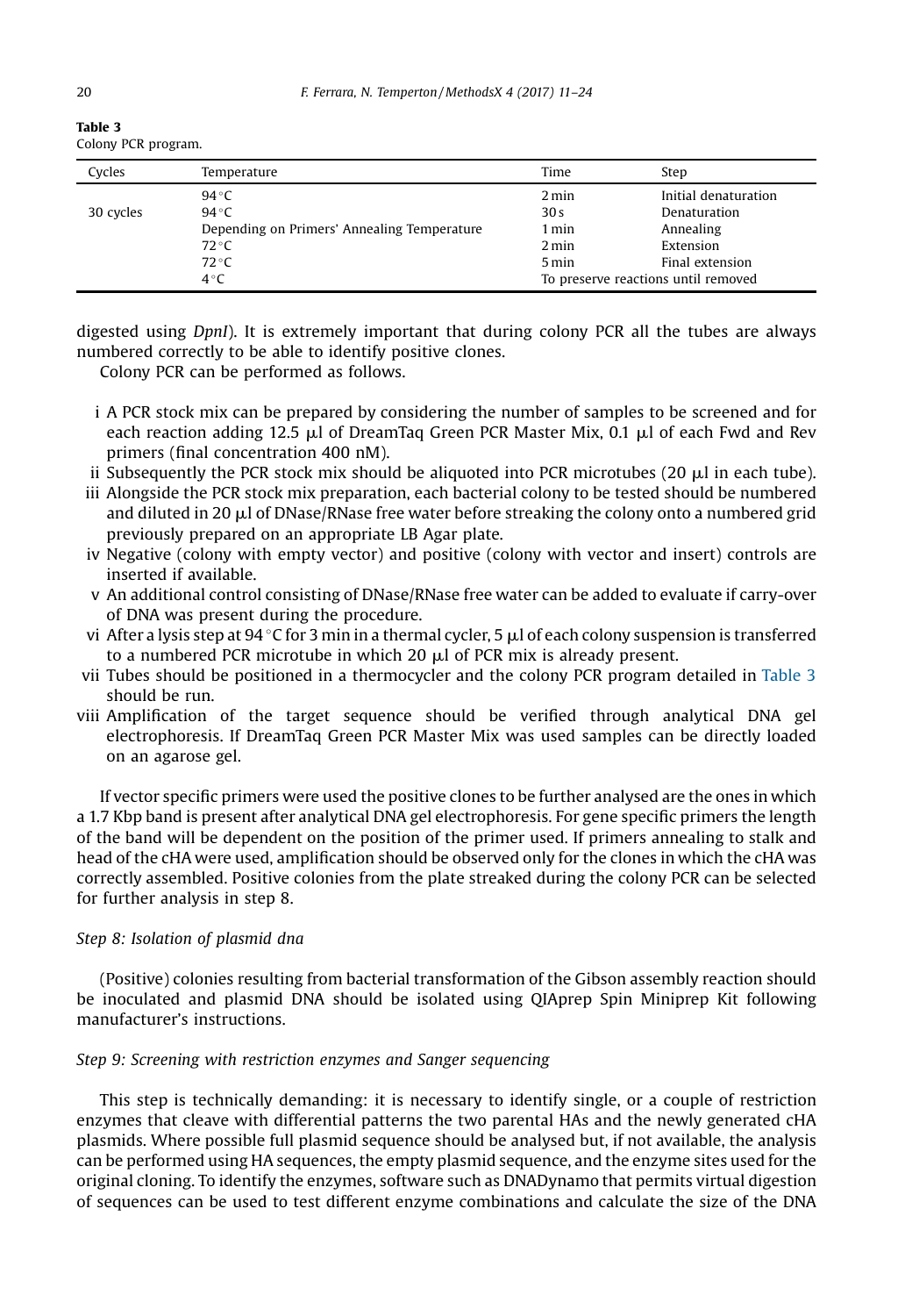<span id="page-11-0"></span>bands expected after electrophoresis. For each possible enzyme or couple of enzymes the band patterns observed after electrophoresis should be analysed for the two parental HAs and the newly generated cHA plasmids. Once the appropriate restriction enzymes are identified, plasmid clones should be digested. Plasmid DNA digestions of the Gibson assembly reaction clones and of the two parental HAs should be performed following the manufacturer's instructions of the restriction enzyme used. The use of FastDigest<sup>TM</sup> enzymes using the FastDigest<sup>TM</sup> Green Buffer for direct loading on gels is recommended. Usually 600 ng of DNA and a 15 min incubation at 37 °C can be used for optimal results. Reactions directly loaded on a 1% agarose gel can be subjected to gel electrophoresis using TAE buffer. Undigested plasmid, especially of the parental HA, should also be added as control in the gel electrophoresis. After running the gel at an appropriate voltage and for an appropriate amount of time, the gel should be visualized using a gel doc system and the bands should be identified. Clones that show a digestion pattern ascribable to cHA should be subjected to Sanger sequencing using primers that anneal to the vector upstream and downstream of the cHA gene for final confirmation.

#### *Step 10: Sequence identi*fi*cation*

Amino acid identity of the cHA construct with the theoretical amino acid sequence generated using the NEBuilder Assembly Tool should be verified after Sanger sequencing of the selected clones before using the constructs for further applications. The assembled sequence is generally correct, however single point mutations (probably introduced during PCR) can be observed in certain clones.

#### Pseudotype particle production

Lentiviral or retroviral pseudotypes harbouring the cHA with different vector profiles can be produced depending on the core proteins and genome expressing plasmid selected. Some further points that should be considered before performing production or optimization of pseudotypes are presented below.

- $\bigcap$  If the stalk of a highly pathogenic avian influenza haemagglutinin (H5 or H7), which possess a multibasic cleavage site, was used to generate the cHA it is possible to produce pseudotype particles as previously described [\[8,9\]](#page-12-0) using a transfection DNA mix containing a lentiviral (or retroviral) vector and a packaging system (or pNL4.3), and the cHA encoding plasmid.
- $\bigcirc$  Alternatively, if the stalk originates from a human (seasonal) or a low pathogenic avian influenza haemagglutinin, possessing a single arginine at the cleavage site, a protease-encoding plasmid should be added to the transfection mix. As previously reported, it is necessary to optimize quantity and type of proteases used.

Note: It has been observed that the cleavage conditions used to produce pseudotype particles harbouring cHAs do not correspond to the cleavage conditions of the parental HA that has donated the stalk and it is not yet possible to predict the conditions that need to be used (Fig. 9).

- Additional and concurrent optimizations of the quantity of the HA plasmid transfected for production of pseudotypes can also be necessary in certain cases.
- Exogenous neuraminidase (Sigma-Aldrich or Roche) should be added to facilitate pseudotype release 24 h post-transfection. Alternatively, a neuraminidase encoding plasmid can be added to the transfection mix.

A protease encoding plasmid is added to the transfection mix to enable HA activation when the parental HA used for the stalk posseses a monobasic cleavage site. Different types of proteases and different quantities of plasmids need to be tested to obtain higher titre pseudotype particles. Pseudotypes produced in absence of a protease-encoding plasmid should be used as controls. These pseudotypes can also be activated using TPCK-trypsin. A. As an example the production titres obtained for a cHA with H1 stalk and H11 head are reported. B. Comparison between the activiation profiles of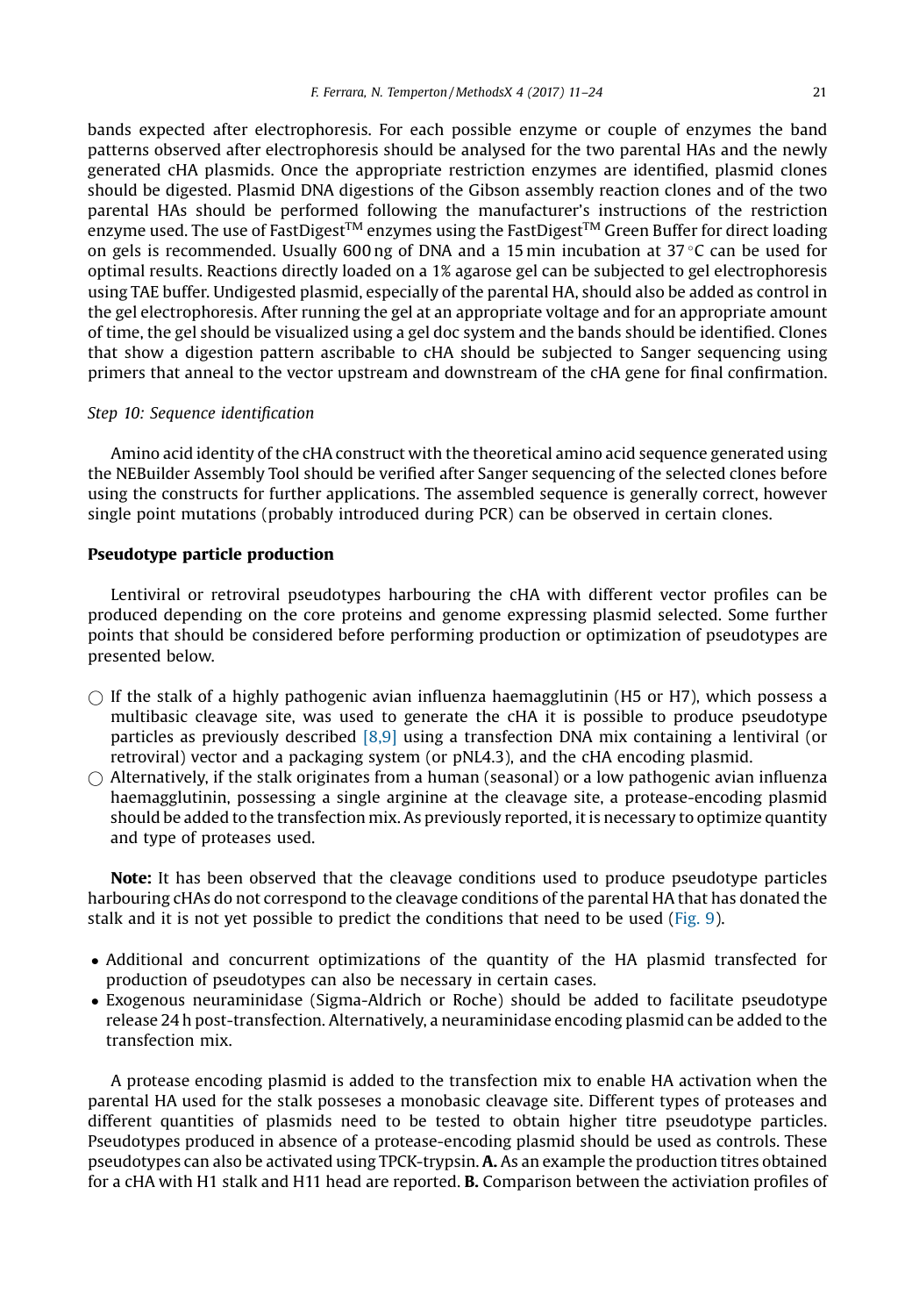

| в |                             | HAT    |        | <b>TMPRSS2</b> |        | <b>TMPRSS4</b>    |                   |
|---|-----------------------------|--------|--------|----------------|--------|-------------------|-------------------|
|   |                             | 250 ng | 125 na | 250 ng         | 125 na | 250 <sub>ng</sub> | 125 <sub>ng</sub> |
|   | A/South Carolina/1/1918 H1  |        |        |                |        |                   |                   |
|   | A/duck/Memphis/546/1974 H11 |        |        |                |        |                   |                   |
|   | cHA (H1 stalk and H11 head) |        |        |                |        |                   |                   |

Fig. 9. Production of chimeric haemagglutinin pseudotypes.

pseudotype with cHA (H1 stalk and H11 head) or the parental HAs: the darker color indicates higher titer.

#### Pseudotype neutralization assay

A cHA pseudotype neutralization assay should be performed as previously reported [\[11\]](#page-13-0). Data can be analysed to calculate the half maximal inhibitory concentration  $(IC_{50})$  using statistical software such as Graphpad Prism or Microsoft Excel. Since the presence of homosubtypic and heterosubtypic antibodies against head epitopes cannot be excluded (since monoclonal antibodies with this activity have been isolated) additional controls should be introduced: assays using pseudotypes harbouring each of the parental HAs must be performed in parallel. This permits a holistic and comprehensive interpretation of the data and of the  $IC_{50}$  results.

Results can be interpreted following the following rationale:

- Stalk-directed responses are present if the antibody titre obtained against the cHA is greater than the titre against the parental head HA. In fact, increases in antibody titres are detected since with the cHA a conserved stalk epitope is introduced.
- If the titres against the cHA are lower than the ones against the stalk parental HA, cross-reactive antibody directed against the HA head are present. In other words, the presence of the stalk epitope does not explain the antibody titres observed using the stalk parental HA.

<span id="page-12-0"></span>**A**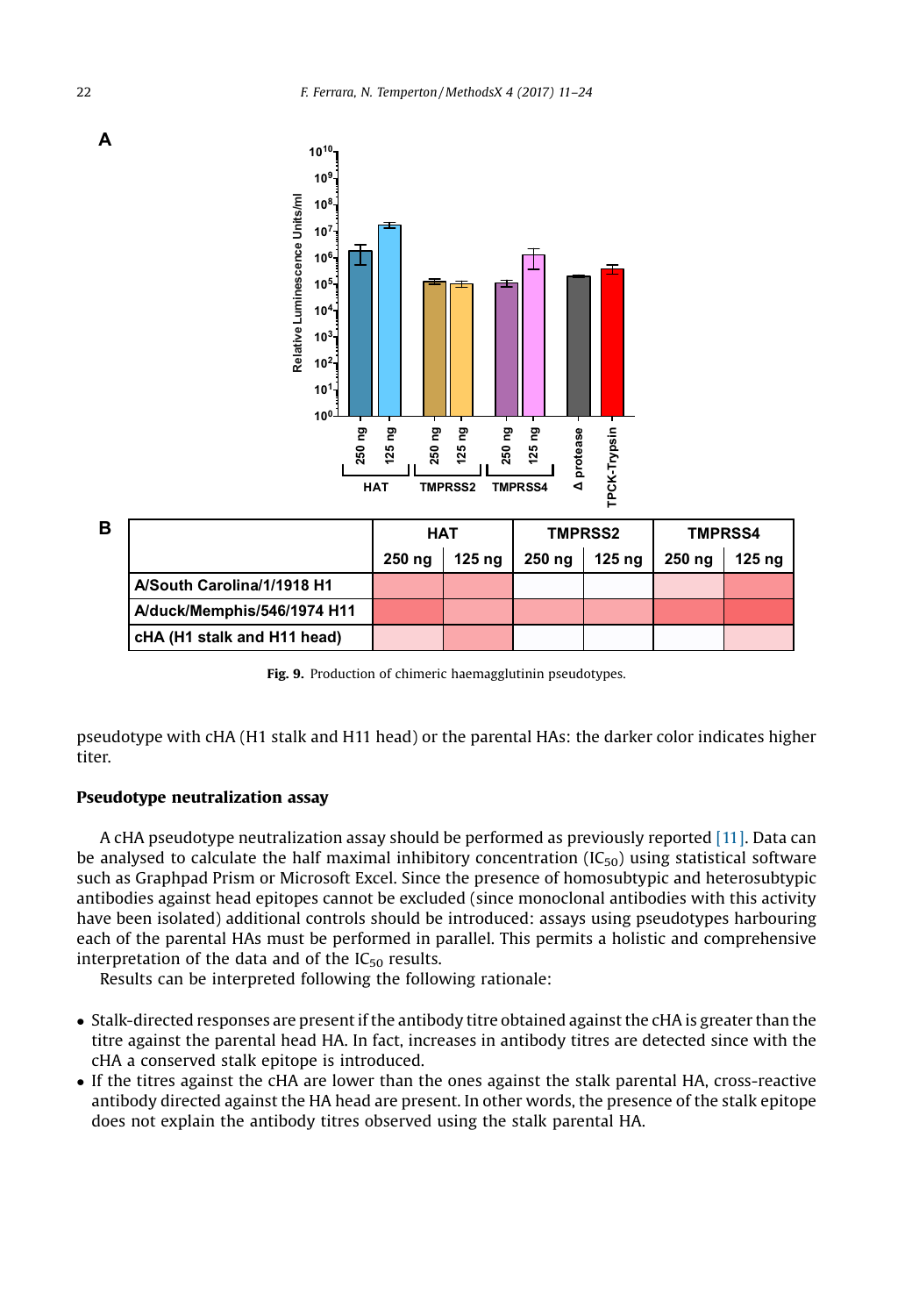#### <span id="page-13-0"></span>Additional information

#### *Protein folding*

It has been observed that it is difficult to evaluate and predict if the cHA created will have correct folding or will be efficiently expressed, especially if highly divergent stalk and head regions are used. For this reason, if viable pseudotypes cannot be produced, the expression of the cHA should be evaluated using immunofluorescence and/or SDS-PAGE and Western Blotting.

#### *Epitopes at the hinge of stalk and head regions*

While enabling the identification of antibodies against the HA stalk, cHAs can prevent the detection of antibodies directed against epitopes situated between the head and the stalk regions. These epitopes may have some potential for cross-neutralization. This should be taken into consideration when data and  $IC_{50}$  results are interpreted. Furthermore, it cannot be excluded that this newly constituted hinge region generates a new epitope, which may or may not be recognised in neutralization assays.

#### *Flexibility*

The method described permits the simple cloning of cHAs possessing the same stalk but different heads. In fact, during primer design overlapping sequences are inserted on the head fragments. For this reason, the same HA stalk plus vector can be used for multiple reactions. This could be an important advantage considering that the current pre-clinical vaccination strategy using cHAs consists of the immunisation of different cHAs that possess different heads but have common stalks [10]. The H11/H1 chimeric HA pseudotype described in [Fig. 9](#page-11-0) has been used recently by us to measure the neutralizing antibody response directed against the H1 stalk elicited by a novel dissolvable microneedle vaccine [11]. Additionally, the Gibson assembly cloning procedure that we have reported could be used with appropriate modification by other investigators to evaluate chimeric proteins. The method is extremely useful when small or medium portions of a protein, such as single epitopes or domains, need to be modified: in fact mutagenesis techniques are often not efficient and usually appropriate restriction enzyme sites to proceed with a traditional cloning step are not available. Furthermore, by adding additional sequences during the primer design and the PCR step (or through gene synthesis of a fragment in which overlapping sequence resulting from the primer design were added) it is possible to create fusion proteins when linker regions with appropriate restriction enzyme sites are not available.

#### References

- [1] [N. Pica, R. Hai, F. Krammer, T.T. Wang, J. Maamary, D. Eggink, et al., Hemagglutinin stalk antibodies elicited by the](http://refhub.elsevier.com/S2215-0161(16)30043-7/sbref0005) 2009 pandemic infl[uenza virus as a mechanism for the extinction of seasonal H1N1 viruses, Proc. Natl. Acad. Sci. 109 \(2012\)](http://refhub.elsevier.com/S2215-0161(16)30043-7/sbref0005) 2573–[2578, doi:http://dx.doi.org/10.1073/pnas.1200039109.](http://refhub.elsevier.com/S2215-0161(16)30043-7/sbref0005)
- [2] [R. Hai, F. Krammer, G.S. Tan, N. Pica, D. Eggink, J. Maamary, et al., In](http://refhub.elsevier.com/S2215-0161(16)30043-7/sbref0010)fluenza viruses expressing chimeric hemagglutinins: [globular head and stalk domains derived from different subtypes, J. Virol. 86 \(2012\) 5774](http://refhub.elsevier.com/S2215-0161(16)30043-7/sbref0010)–5781, doi:http://dx.doi.org/ [10.1128/JVI.00137-12.](http://dx.doi.org/10.1128/JVI.00137-12)
- [3] [D.G. Gibson, L. Young, R.-Y. Chuang, J.C. Venter, C.A. Hutchison, H.O. Smith, Enzymatic assembly of DNA molecules up to](http://refhub.elsevier.com/S2215-0161(16)30043-7/sbref0015) [several hundred kilobases, Nat. Methods 6 \(2009\) 343](http://refhub.elsevier.com/S2215-0161(16)30043-7/sbref0015)–345, doi:http://dx.doi.org/10.1038/nmeth.1318.
- [4] [A.M. Waterhouse, J.B. Procter, D.M.A. Martin, M. Clamp, G.J. Barton, Jalview Version 2-a multiple sequence alignment editor](http://refhub.elsevier.com/S2215-0161(16)30043-7/sbref0020) and analysis workbench, Bioinformatics 25 (2009) 1189–[1191, doi:http://dx.doi.org/10.1093/bioinformatics/btp033.](http://refhub.elsevier.com/S2215-0161(16)30043-7/sbref0020)
- [5] [H.M. Berman, J. Westbrook, Z. Feng, G. Gilliland, T.N. Bhat, H. Weissig, et al., The protein data bank, Nucleic Acids Res. 28](http://refhub.elsevier.com/S2215-0161(16)30043-7/sbref0025) [\(2000\) 235](http://refhub.elsevier.com/S2215-0161(16)30043-7/sbref0025)–242.
- [6] [N. Guex, M.C. Peitsch, SWISS-MODEL and the Swiss-PdbViewer: an environment for comparative protein modeling,](http://refhub.elsevier.com/S2215-0161(16)30043-7/sbref0030) Electrophoresis 18 (1997) 2714–[2723, doi:http://dx.doi.org/10.1002/elps.1150181505.](http://refhub.elsevier.com/S2215-0161(16)30043-7/sbref0030)
- [7] [J. Sambrook, D.W. Russell, Molecular Cloning, CSHL Press, 2001.](http://refhub.elsevier.com/S2215-0161(16)30043-7/sbref0035)
- [8] [E. Molesti, G. Cattoli, F. Ferrara, E. Böttcher-Friebertshäuser, C. Terregino, N. Temperton, The production and development](http://refhub.elsevier.com/S2215-0161(16)30043-7/sbref0040) of H7 Infl[uenza virus pseudotypes for the study of humoral responses against avian viruses, J. Mol. Genet. Med. 7 \(2013\)](http://refhub.elsevier.com/S2215-0161(16)30043-7/sbref0040) 315–[320](http://refhub.elsevier.com/S2215-0161(16)30043-7/sbref0040).